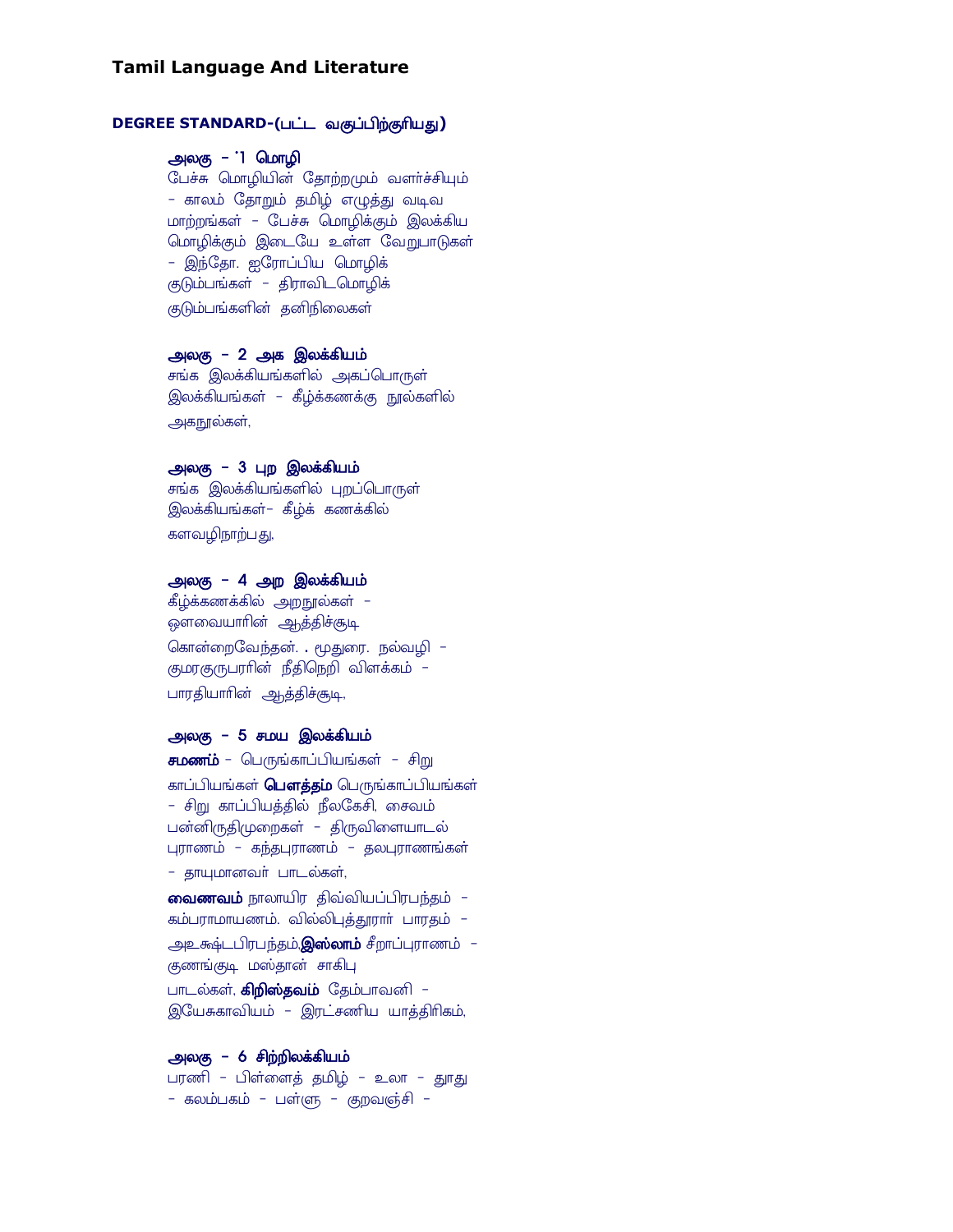## **Tamil Language And Literature**

சித்தா் பாடல்கள்,

## அலகு – 7 இலக்கணம்

தொல்காப்பியம் – நன்னூல் – .<br>யாப்பெருங்கலக்காரிகை – தண்டியலங்காரம் – பன்னிருபாட்டியல் – நம்பியகப் பொருள் – புறப்பொருள் வெண்பாமாலை,

அலகு – 8 உரைநடை இலக்கியங்கள் உரைநடை தோற்றம் வளர்ச்சி – <u>ஆற</u>ுமுக நாவலா் – உ,வே, சாமிநாத ஐயா் – மறைமலை அடிகள் – திரு,வி,க, – ரா,பி. சேதுபிள்ளை – பண்டிதமணி மு, கதிரேசன் – அறிஞா் அண்ணா – மு,வ,. வ,சு,ப, மாணிக்கம் பெருஞ்சித்திரனாா்,

சிறுகதை தோற்றம் வளர்ச்சி – வ,வே,சு, ஐயா். புதுமைப்பித்தன். அறிஞா் அண்ணா. சூடாமணி. சுஜாதா உள்ளிட்ட இக்காலப் படைப்பாளர்கள் வரை,

புதினம் தோற்றம் வளர்ச்சி - வேதநாயகம் பிள்ளை. பார்த்தசாரதி. கோ,வி, மணிசேகரன். பிரபஞ்சன். பாலகுமரன் உள்ளிட்ட இக்கால படைப்பாளர்கள் வரை,

#### மொழிப் பெயர்ப்பு

மொழிப் பெயா்ப்பின் அடிப்படை – எழும் சிக்கல்கள் - மொழிப்பெயர்ப்பாளரின் கடமை – தமிழில் மொழி பெயர்க்கப்பட்டுள்ள மலையாள. கன்னட. சிறுகதை நாவல்கள்,

நாடகம் நாடகம் தோற்றம் வளர்ச்சி – நாடகவகைகள் – சங்கரதாஸ் சுவாமிகள். கே, பாலசந்தா். கோமல் சுவாமிநாதன். ஞானி. கலைஞா் மு, கருணாநிதி உள்ளிட்டோா் நாடகங்கள் வரை,

### அலகு – 9 மக்கள் இலக்கியம்

மரபுக் கவிதை பாரதியார் கவிமணிதேசிக விநாயகம். பாரதிதாசன். சுரதா. முடியரசன் உள்ளிட்ட இக்கால மரபுக்கவிஞா்களின் கவிதைகள் வரை,